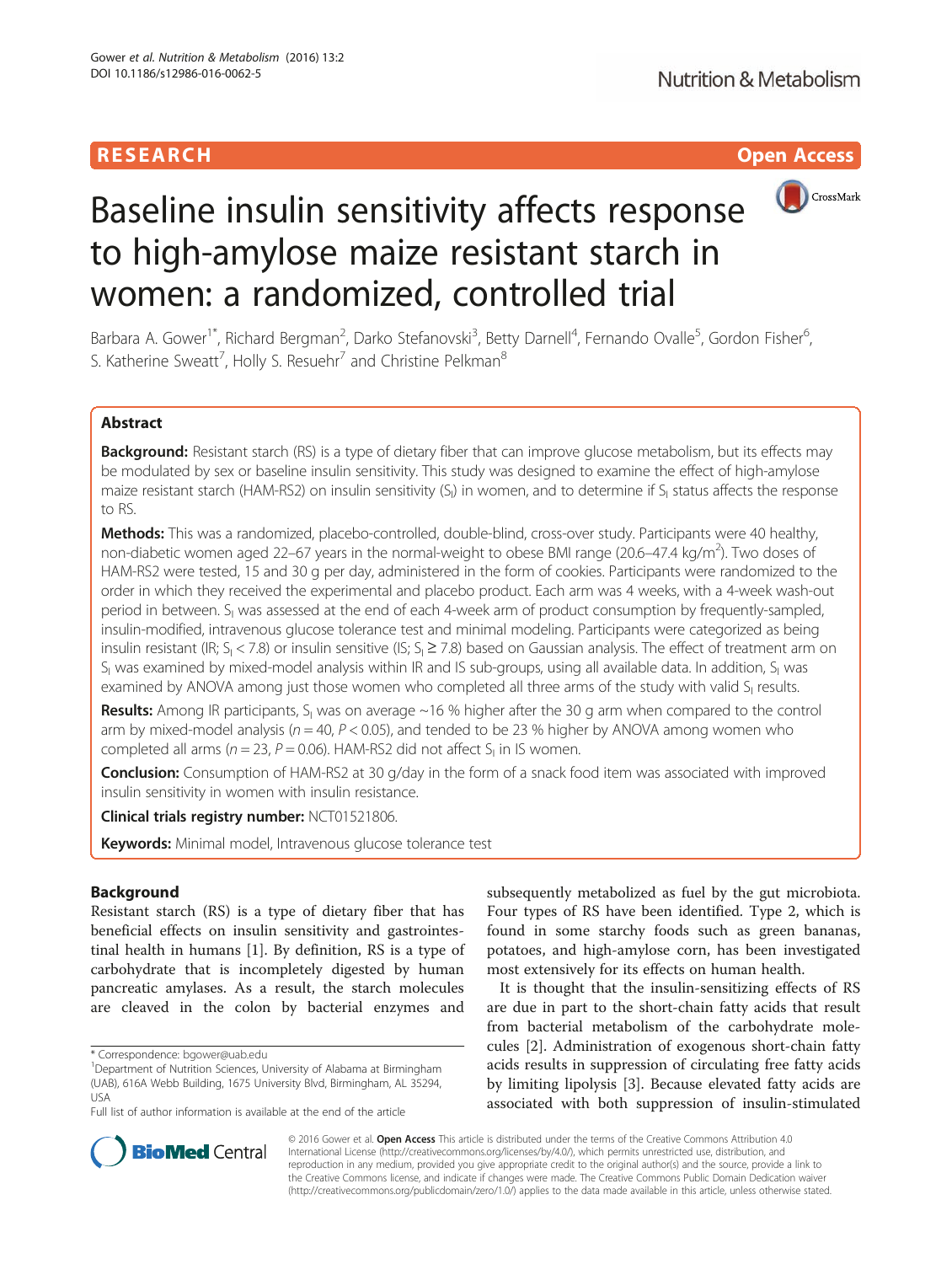glucose uptake at skeletal muscle [\[4](#page-6-0)] and inhibition of insulin suppression of glycogenolysis at the liver [\[5](#page-6-0)], their reduction may improve insulin sensitivity. It is also possible that RS increases adiponectin, an adipocytederived hormone with insulin sensitizing properties. In mice, RS increases adipose tissue adiponectin concentrations [\[6](#page-6-0)], and in humans, greater intake of cereal fiber is associated with greater circulating adiponectin [\[7](#page-6-0), [8](#page-6-0)].

Clinical studies documenting effects of RS on insulin sensitivity have generally yielded positive results. Acute consumption of 60 g RS over 24 h resulted in 69 % higher insulin sensitivity by mixed-meal tolerance test in a group of 10 healthy men and women [[9](#page-6-0)]. Consumption of type 2 RS for 4 weeks at a dose of 30 g/day was associated with a 33 % increase in insulin sensitivity as assessed with mixed-meal tolerance test, and a 14 % increase as assessed by euglycemic clamp in a group of 10 healthy men and women [\[10](#page-6-0)]. Consumption of 40 g/d RS led to a 16 % increase in insulin sensitivity by euglycemic clamp in a group of 20 insulin resistant men and women [[11\]](#page-6-0). Consumption of both 15 and 30 g/d RS for 4 weeks was associated with increased insulin sensitivity (48 and 53 %, increase in mean values, respectively) as assessed with intravenous glucose tolerance test in a group of 11 overweight/obese men [[12\]](#page-6-0). However, in the same study, no effect was observed in a group of 22 women, leading to a significant treatment-by-sex effect  $(P < 0.05)$ . Although the explanation for this sex difference was not known, it was speculated that failure to control for menstrual cycle phase, or higher insulin sensitivity in women vs men [\[13, 14\]](#page-6-0), may have played a role.

This study was designed to examine the effect of highamylose maize resistant starch (HAM-RS2) administered as a snack food on insulin sensitivity  $(S_I)$  in women, controlling for menstrual cycle phase, and to determine if  $S_I$ status (high vs low) affects the response to RS.

#### Methods

Participants were healthy, sedentary women. Exclusion criteria included type 1 or type 2 diabetes, polycystic ovary syndrome, disorders of glucose or lipid metabolism, hypertension, use of medication that could affect glucose metabolism (including non-approved oral contraceptives and postmenopausal hormone replacement therapy), use of tobacco, alcohol consumption in excess of 400 grams per week, engagement in more than 2 h intentional moderate or light exercise per week, and a medical history that counter-indicated inclusion in the study. Women were categorized as premenopausal if they experienced regular menstrual cycles, and postmenopausal if they were over age 50 and had not had a cycle in the past 12 months. One woman aged 53 reported irregular menstrual cycles; she was categorized as peri-

menopausal and coded with the premenopausal group for statistical analyses. Premenopausal women were permitted to use tri-phasic, low-dose oral contraceptives. Because one goal of the study was to determine if baseline insulin sensitivity status affected the response to RS, an effort was made to recruit African-American women, who are more insulin resistant than Caucasian women, even when obesity status and fat distribution are accounted for [[15, 16\]](#page-6-0). Thus, including both African-American and Caucasian women would increase the likelihood of having a wide range of values for insulin sensitivity. Participants were informed of the experimental design, and oral and written consent were obtained. The study was approved by the Institutional Review Board for Human Use at the University of Alabama at Birmingham (UAB).

The study was conducted using a randomized, placebo-controlled, double-blind cross-over design. Two doses of resistant starch were tested, 15 and 30 g per day, administered in the form of crackers, and vanilla- and lemon-flavored cookies. Within the first two months of the trial, subjects indicated a dislike for the crackers, and the study continued with cookies only. The resistant starch was a type 2, granular, form from high-amylose maize (HAM-RS2). A control snack was formulated with a highly digestible waxy corn starch to match the amount of digestible starch provided by the HAM-RS2 in the 15 g snack  $(\sim 11.6 \text{ g/d})$ . The cookies were tested to verify macronutrient, fiber, and RS content (Table [1\)](#page-2-0). Each arm was 4 weeks, with a 4-week wash-out period between. Test products were administered in random order. For all arms, participants were asked to consume two servings of test product per day (28–47 g per serving, depending upon the snack type and starch dose). Participants reported to the clinic weekly where they were weighed, met with the dietitian, and picked up product. If they missed a pickup, they were queried regarding their product use during the interim. If participants missed more than 2 days of product use, they either started over with that particular arm, or were removed from the study. Habitual diet was monitored via 4-day food records obtained at baseline and during each of the three test phases, analyzed with Nutrition Data Systems for Research (NDSR 2012). For premenopausal women, testing was conducted in the first 10 days of the follicular phase of the menstrual cycle. Anthropometrics were collected at baseline and after each arm. Height and weight were assessed using an electronic scale and a wall-mounted stadiometer. Waist circumference was measured around the narrowest portion of the torso with a flexible tape.

Insulin sensitivity was assessed by insulin-modified, frequently-sampled intravenous glucose tolerance test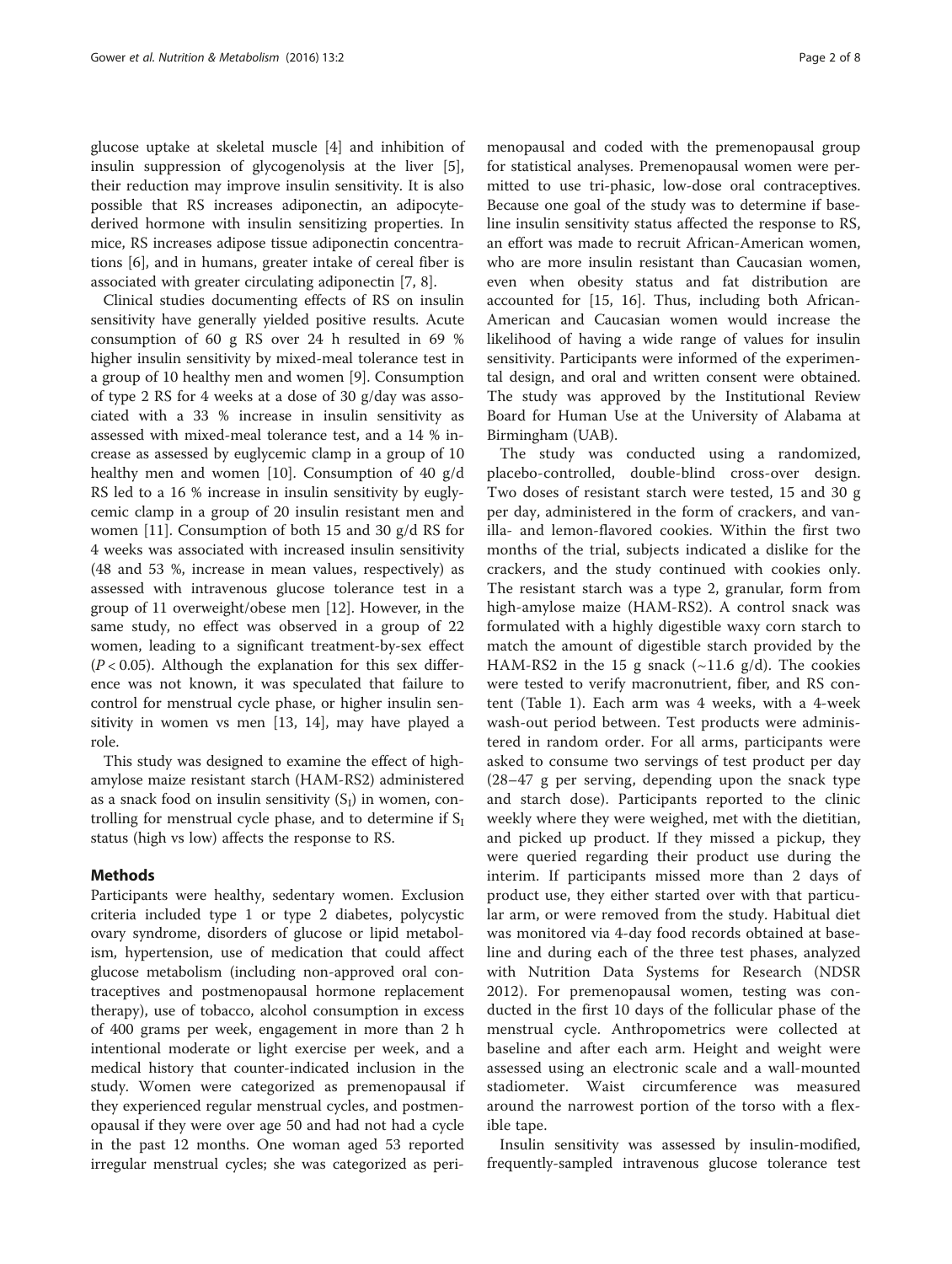<span id="page-2-0"></span>Table 1 Ingredient list and composition of test cookies<sup>a</sup>

|                                   | Control  | 15 g RS | 30 g RS |
|-----------------------------------|----------|---------|---------|
| Ingredients (g/100 g)             |          |         |         |
| All-purpose flour                 | 24.8     | 16.5    | 0.8     |
| Wheat gluten                      | 7.9      | 4.7     | 3.9     |
| Sunflower oil                     | 8.2      | 5.9     | 4.3     |
| Salt                              | 0.09     | 0.08    | 0.08    |
| Sugar                             | 13.3     | 13.4    | 12.9    |
| Lemon extract                     | 2.1      | 2.1     | 2.1     |
| Whole eggs                        | 10.3     | 10.5    | 10.7    |
| Baking powder                     | 0.4      | 0.4     | 0.4     |
| Water                             | 9.3      | 11      | 14.8    |
| Dry milk                          | 7.4      | 7.4     | 7.6     |
| Waxy corn starch <sup>b</sup>     | 16.1     | 0       | 0       |
| HAM-RS2 <sup>c</sup>              | $\Omega$ | 27.7    | 42.2    |
| Composition (post-baking)         |          |         |         |
| Portion size (q)                  | 28.4     | 36.7    | 46.3    |
| Energy (kcal) <sup>d</sup>        | 126.9    | 129.6   | 138.2   |
| Carbohydrate (g) <sup>d</sup>     | 18.5     | 19.2    | 20.8    |
| Protein (g) <sup>d</sup>          | 4.7      | 4.6     | 5.0     |
| Fat $(q)^d$                       | 3.8      | 3.8     | 3.9     |
| Dietary fiber (g) <sup>d</sup>    | 0.5      | 7.8     | 14.8    |
| Resistant starch (g) <sup>e</sup> | 3.18     | 11.35   | 19.05   |

<sup>a</sup> Cookies produced by International Food Network, Ithaca, NY. Data shown are for lemon-flavored cookies. Vanilla-flavored cookies were of similar formulation and composition (<3 % variation in composition between types of cookies; data not shown). Two servings of cookies were consumed per day

**bAMIOCA®** corn starch, Ingredion Incorporated, Bridgewater, NJ

<sup>c</sup> HI-MAIZE® 260 resistant starch, Ingredion Incorporated, Bridgewater, NJ

<sup>d</sup> Composite analyses performed by Medallion Labs, Minneapolis, MN; Dietary fiber determined using AOAC method 991.43

<sup>e</sup> Resistant starch estimated using a modified Englyst RS assay

(IVGTT) and Minimal Model analyses [\[17](#page-6-0)–[19\]](#page-6-0). Testing was conducted in the Clinical Research Unit of UAB's Center for Clinical and Translational Science (CCTS) after an overnight fast. Prior to testing, flexible intravenous catheters were placed in the antecubital spaces of both arms. Three, 2.0 ml blood samples were taken over a 20-min period for determination of basal glucose and insulin (the average of the values was used for basal "fasting" concentrations). At time "0", glucose (50 % dextrose; 300 mg/kg) was administered intravenously over 2 min. Insulin (0.02 U/kg, Humulin, Eli Lilly and Co., Indianapolis) was infused from 20 to 25 min post glucose injection. Blood samples (2.0 ml) were then collected at the following times (min) relative to glucose administration: 2, 3, 4, 5, 6, 8, 10, 12, 15, 19, 20, 21, 22, 24, 26, 28, 30, 35, 40, 45, 50, 55, 60, 70, 80, 100, 120, 140, 180, 210, 240.

Sera were stored at -85 °C until analyzed. Glucose and insulin values were entered into the MINMOD computer program (Millennium version, © Richard N.

Bergman [\[19](#page-6-0)]) for determination of the insulin sensitivity index  $(S<sub>I</sub>)$ . The acute insulin response to glucose (AIRg) was calculated by the software as the incremental insulin area-under-the-curve from minutes 0–10 following glucose injection using the trapezoidal method. Disposition Index (DI) was calculated as  $S_I$  x AIRg, a composite measure of insulin secretion and insulin sensitivity. Glucose effectiveness  $(S_G)$  also was generated by the model;  $S_G$  describes the extent to which glucose uptake is stimulated, and glucose production inhibited, by glucose itself, independent of a dynamic change in insulin.

Laboratory analyses were conducted in the Core Laboratory of the CRU, Nutrition Obesity Research Center, and Diabetes Research Center. Glucose, total cholesterol, HDL-cholesterol, and triglycerides were measured using a SIRRUS analyzer (Stanbio Laboratory, Boerne, TX). Insulin was assayed by immunofluorescence on a TOSOH AIA-II analyzer (TOSOH Corp., South San Francisco, CA); intra-assay CV of 1.5 % and inter-assay CV of 4.4 %. Adiponectin was assessed by radioimmunoassay (Linco-Millipore; Billerica, MA); inter-assay CV was 9.98 %; intra-assay CV was 4.70 %; and sensitivity (90 % bound) was 1.0 μg/ml.

IR women were identified using histogram analysis of  $S_I$  values from all valid tests, and univariate normal mixture decomposition analysis. Two subgroups were noted, with the majority of observations belonging to a distribution with a mean of 4.1 and a SD of 1.9. A cut-point for IR was established at 7.8 based on the estimated SD for this group, which was two standard deviations from the observed mean (upper limit on the 95 % confidence interval, Fig. [1\)](#page-3-0). Thus, for subsequent analyses, participants were categorized as being either IR  $(S<sub>I</sub> < 7.8)$  or insulin sensitive (IS;  $S_I \ge 7.8$ ). Eight women in the group who completed all three phases of the study had at least one S<sub>I</sub> measure ≥7.8.

Data were analyzed by mixed-effects modeling within each subgroup (IR/IS), with waist circumference and completer status as covariates, subject ID as a group variable, and both test doses of RS contrasted against the placebo treatment. The mixed model considers all data, and thus allowed for inclusion of data from women who completed only one or two arms of the study. To confirm that the results obtained with the mixed model were valid within women who completed all three arms of the study, results also were analyzed by repeatedmeasures ANOVA and Student-Newman-Keuls pairwise comparisons within only those women who had valid  $S_I$ tests for all three arms ( $n = 23$ ). Descriptive information was compared by ANOVA between IR and IS subgroups using the Dose = 0 data. Ancillary, exploratory, analyses were conducted within sub-groups based on menopausal status and race/ethnicity. Due to small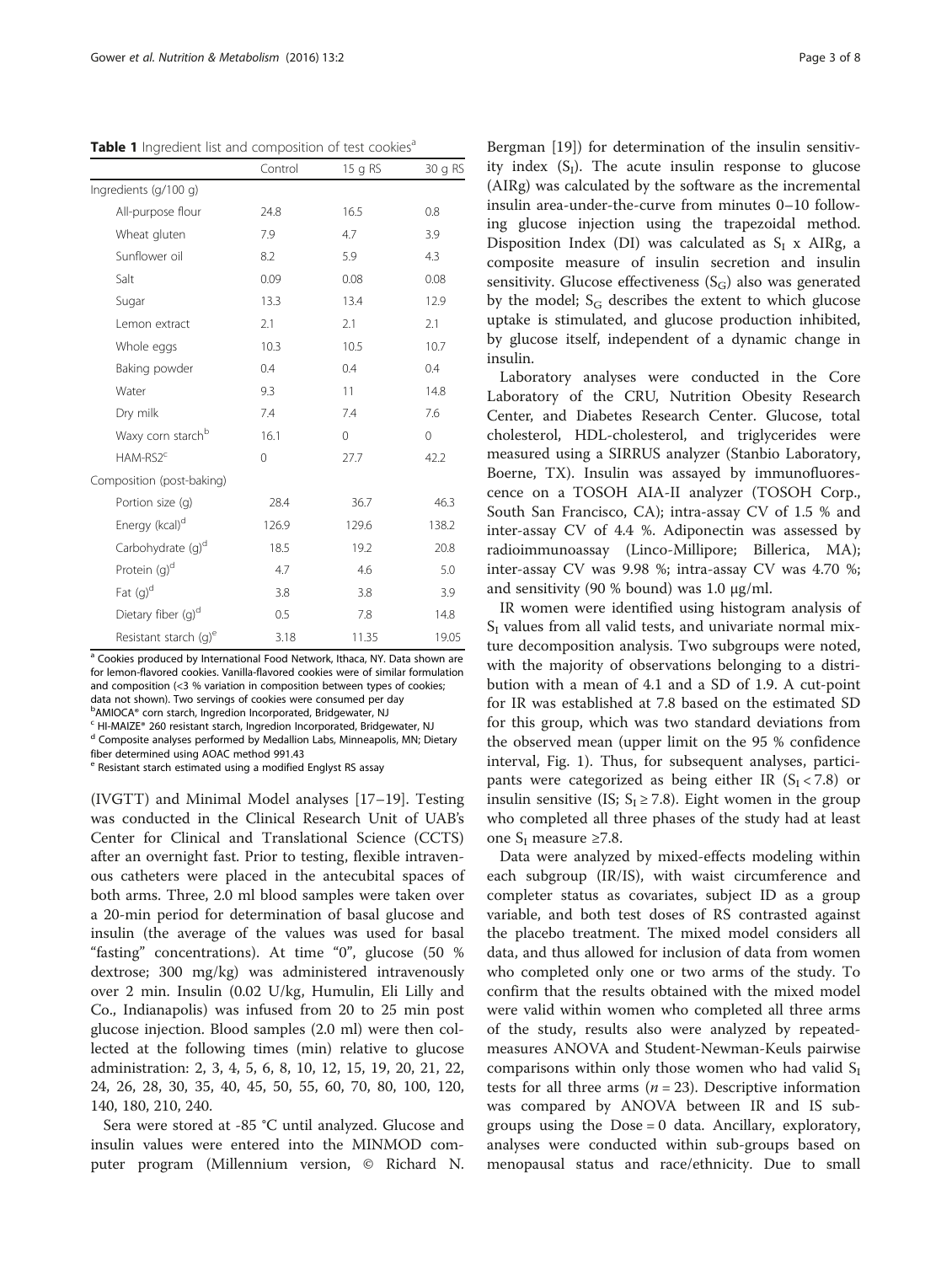<span id="page-3-0"></span>

sample sizes in these sub-groups, paired  $t$ -test was used to explore differences in  $S_I$  among the three RS doses. For all analyses,  $P < 0.05$  was considered significant.

### Results

Fifty-one women entered the study (Fig. 2), and 43 completed the first phase of the study, 40 of whom had a usable  $S_I$  result. For mixed-model analysis, data from these 40 women were used. The mean age of this sample at baseline was  $48.3 \pm 12.6$  years; mean BMI was  $29.8 \pm$ 6.7 kg/m<sup>2</sup>. Eighteen women were pre- or peri-menopausal; 22 were postmenopausal. The ethnic composition was 24 non-Hispanic Caucasian, 14 African-American, and 2 Hispanic. Twelve women had at least one  $S_I$  measure >7.8; all were Caucasian. Twenty-five women completed all three phases of the study; of these, 24 had usable  $S_I$  results. Seven insulin sensitivity tests were not available for issues relating to iv access or scheduling. Reasons for discontinuing the study included difficulty with the time commitment, transportation problems, and unwillingness to consume the snacks as directed. Data from one woman were excluded due to IVGTT results indicating undiagnosed diabetes. For ANOVA, data from the 23 nondiabetic women who completed all three phases of the study and had usable  $S_I$  results were used. The mean age of this sample at baseline was  $52.4 \pm 12.0$  year. Seven women were pre- or peri-menopausal; 14 were postmenopausal. The ethnic composition was 17 non-Hispanic Caucasian and 6 African-American. All IS women were Caucasian, and all African-American women were in the IR group. The IR group contained 4 pre-and 10 post-

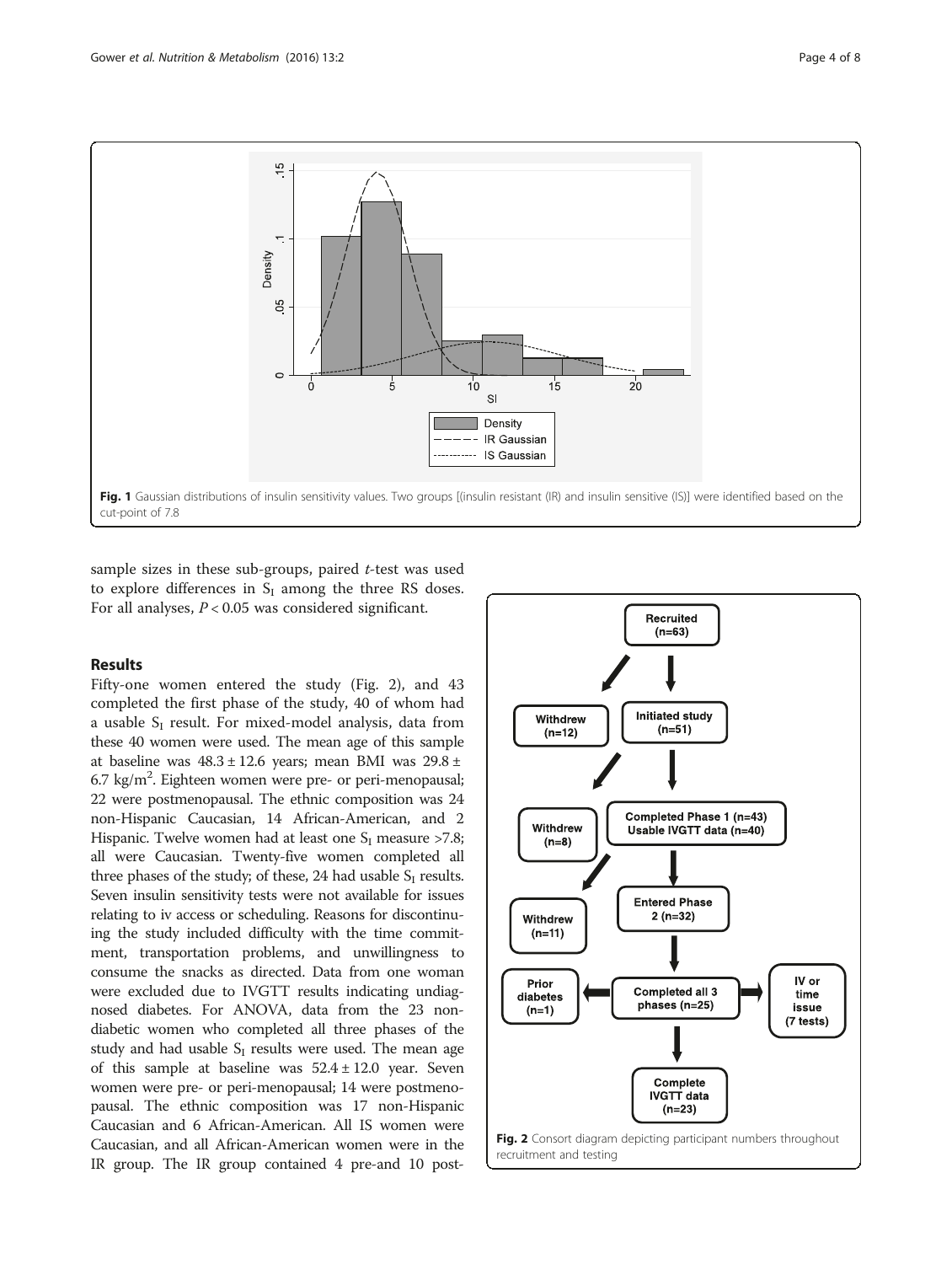menopausal women. The IS group contained 3 pre- and 6 post-menopausal women.

Thirty-one women completed food records during at least one arm of the study, for a total of 68 records. Analysis of diet data indicated that, on average, habitual diet did not change across the three arms of the study, and was not different between the IR and IS sub-groups for any treatment arm. Combined average intake of total energy was  $1665 \pm 496$  kcal/day; %energy from carbohydrates, protein, and fat was  $45.7 \pm 7.1$ ,  $16.4 \pm 3.8$ , and  $35.9 \pm 5.0$ , respectively. Intake of dietary fiber (g/day; not including the experimental product) was not different across treatment arms. However, daily intake of total dietary fiber was significantly and consistently lower in the IR vs the IS women across the entire course of the study: Dose = 0 g/day  $(13.9 \pm 4.1 \text{ vs } 18.0 \pm 4.4, P < 0.05);$ Dose = 15 g/day  $(14.0 \pm 6.6 \text{ vs } 21.3 \pm 1.0, P < 0.05)$ ; and Dose = 30 g/day  $(13.4 \pm 3.7 \text{ vs } 19.0 \pm 5.9, P < 0.01)$ .

When considering the entire group of 40 women who completed at least one arm of the study, mixed model analysis among IR participants ( $n = 28$ ) revealed a significant impact of the 30 g dose of RS  $(P < 0.05$ ; Table 2, Fig. 3). Predicted values (Mean ± SEM) by dose were 0: 4.07 ± 0.18; 15: 4.02 ± 0.19; 30: 4.70 ± 0.23. No effect of either RS dose was observed among IS participants ( $n =$ 12). No carryover effects were detected.

Data from those women who completed all three arms of the study are shown in Table [3](#page-5-0), by IR/IS status, at the end of each study arm. On average, IR women had higher concentrations of fasting glucose and insulin than IS women (at  $dose = 0$ ). Waist circumference at  $dose = 0$  $(n = 18)$  averaged  $99.2 \pm 12.2$  in the IR sub-group, and  $90.7 \pm 12.3$  in the IS sub-group ( $P = 0.184$ ). Body weight at dose = 0 was higher in the IR group  $(86.8 \pm 16.6 \text{ kg})$ than in the IS group  $(67.0 \pm 8.0 \text{ kg})$   $(P < 0.01)$ . BMI at dose = 0 was higher in the IR group  $(32.9 \pm 7.3 \text{ kg/m}^2)$ than in the IS group  $(25.6 \pm 3.4 \text{ kg/m}^2)$   $(P < 0.05)$ .

ANOVA within the IR sub-group indicated a significant main effect ( $P < 0.05$ ) of "Dose" on S<sub>I</sub>. Post-hoc comparison among doses indicated that the 30 g/day dose differed

Table 2 Mixed-effects model for the dependent variable S<sub>I</sub> within all IR women in the study  $(S_i < 7.8; n = 28)$ 

| $\frac{1}{2}$ of the distribution in the study $\frac{1}{2}$ $\frac{1}{2}$ $\frac{1}{2}$ $\frac{1}{2}$ $\frac{1}{2}$ $\frac{1}{2}$ $\frac{1}{2}$ |             |            |      |                |  |  |  |  |
|--------------------------------------------------------------------------------------------------------------------------------------------------|-------------|------------|------|----------------|--|--|--|--|
|                                                                                                                                                  | Coefficient | <b>SFM</b> | Р    | 95 % CI        |  |  |  |  |
| 15 q/d                                                                                                                                           | 0.31        | 0.36       | 0.38 | $-0.39 - 1.01$ |  |  |  |  |
| 30 g/d                                                                                                                                           | 0.87        | 0.38       | 0.02 | $0.12 - 1.62$  |  |  |  |  |
| Completer status <sup>b</sup>                                                                                                                    | 0.65        | 0.51       | 0.20 | $-0.34 - 1.65$ |  |  |  |  |
| Waist circumference                                                                                                                              | $-0.07$     | 0.02       | 0.00 | $-0.11 - 0.03$ |  |  |  |  |
| Constant                                                                                                                                         | 10.20       | 1.86       | 0.00 | $6.56 - 13.83$ |  |  |  |  |

 $S<sub>l</sub>$  insulin sensitivity

 ${}^{a}S_{1}$  was obtained after 4 weeks of treatment with 0, 15 g, or 30 g RS/day.

Subject ID was included as a group variable <sup>b</sup>Participants were coded "0" if they completed one or two arms, or "1" if they completed all three arms of the study

from the 15 g/day dose  $(P < 0.05)$ ; the comparison of the 30 and 0 g doses approached significance ( $P = 0.068$ ). No dose effect was observed within the IS sub-group. Further analyses indicated that the significant effect of RS was confined to the postmenopausal women (34 % higher after 30 g RS vs 0 g RS,  $P < 0.05$ ). When secondary outcomes were examined within the IR sub-group, the Disposition Index (DI;  $P < 0.05$ ) and AIRg ( $p = 0.056$ ) were higher with the 30 g/day dose compared to the 15 g/day dose. No differences were observed within the IS sub-group.

## **Discussion**

The primary finding from this study was that 30 g/d of RS in the form of a snack food led to greater insulin sensitivity among IR women, a group that included all of the African-American women in the study. These results extend observations from clinical studies involving samples of healthy men and women combined, men and women with metabolic syndrome, and overweight/obese men, among whom beneficial effects of RS on insulin sensitivity have been detected. Importantly, results from this study may explain the significant treatment-by-sex interaction observed previously [[12\]](#page-6-0), where RS treatment increased insulin sensitivity in obese men but not women. Based on the present results, we tentatively conclude that RS is most effective in insulin resistant populations.

One of the major findings of the study was that an effect of baseline insulin sensitivity was detected, such that RS treatment improved insulin sensitivity among IR but not IS women. The IR group included all of the African-American women enrolled in the study. In contrast, the IS group was exclusively Caucasian. African-Americans are at disproportionate risk for type 2 diabetes, and we have previously reported that  $S_I$  is lower in African-Americans

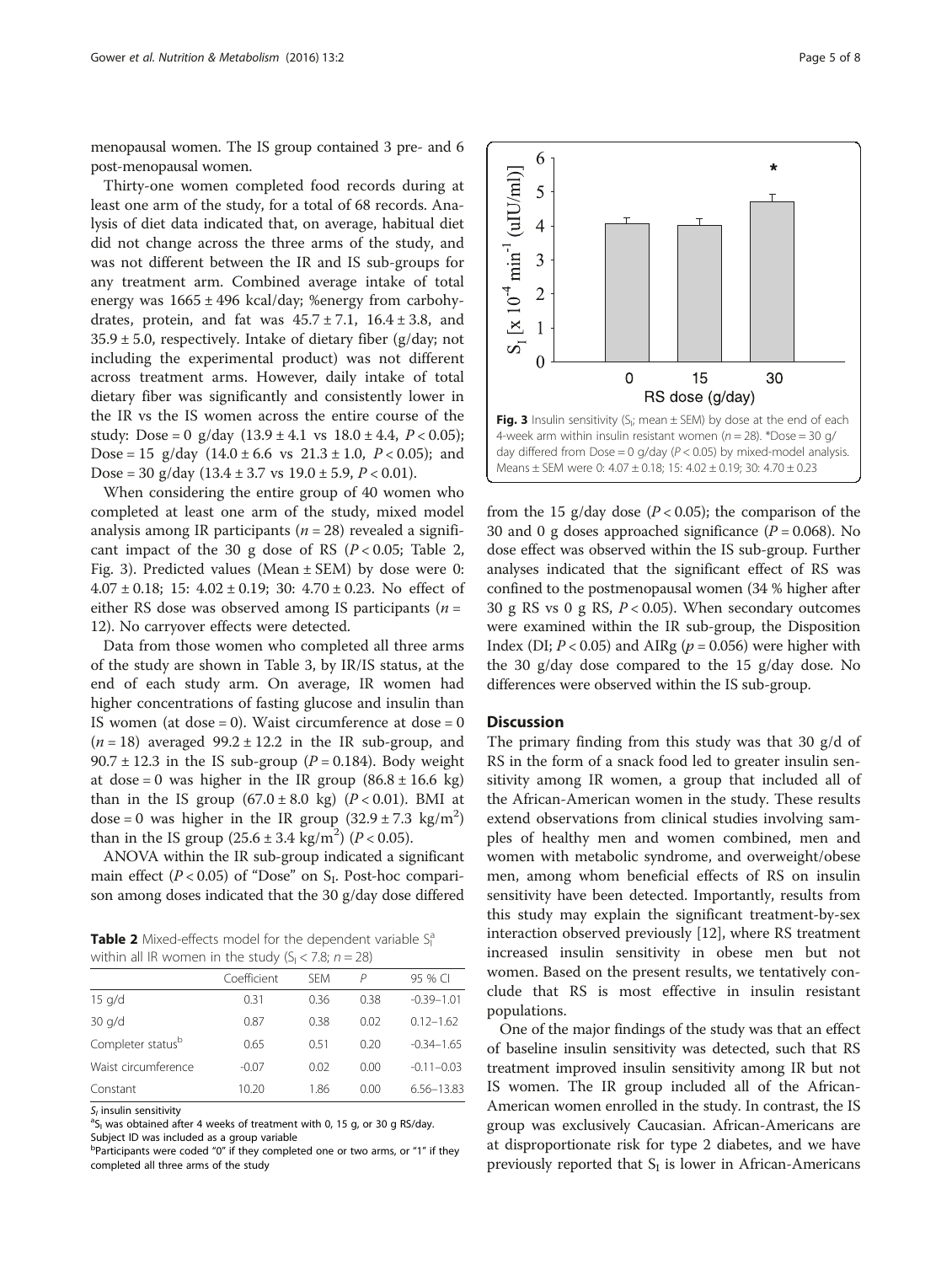| Group (invitation + Weeks of exposure to the indicated dose of no. Micari (SD) | $IR(n = 14)$    |                 |                 | IS $(n = 9)$    |                 |                 |  |
|--------------------------------------------------------------------------------|-----------------|-----------------|-----------------|-----------------|-----------------|-----------------|--|
|                                                                                | RS dose (g/day) |                 |                 | RS dose (g/day) |                 |                 |  |
|                                                                                | 0               | 15              | 30              | 0               | 15              | 30              |  |
| Glucose (mg/dL)*                                                               | 100.0 (12.3)    | 98.3 (9.4)      | 98.2 (13.0)     | 87.9(4.5)       | 86.9(6.6)       | 91.6(8.5)       |  |
| Insulin (µlU/ml)**                                                             | 10.3(4.6)       | 9.8(4.6)        | 9.6(6.9)        | 4.0(1.8)        | 4.7(2.0)        | 4.6(1.4)        |  |
| S <sub>I</sub> [( $\times$ 10 <sup>-4</sup> min <sup>-1</sup> (µlU/ml)]***     | 3.80 (1.54)     | 3.61(1.60)      | 4.68(1.71)      | 10.59 (5.77)    | 8.73(3.61)      | 8.56(2.95)      |  |
| AIRg (µIU/mlx10 min)                                                           | 510.6 (378.9)   | 438.1 (342.8)   | 582.1 (524.4)   | 380.0 (339.4)   | 344.1 (257.3)   | 403.3 (308.6)   |  |
| DI                                                                             | 2000.2 (2221.0) | 1444.7 (1197.6) | 2680.8 (2913.2) | 3342.9 (2507.4) | 2746.7 (2132.2) | 3470.9 (2992.3) |  |
| S <sub>G</sub> (min $^{-1}$ )                                                  | 0.020(0.015)    | 0.015(0.008)    | 0.021(0.013)    | 0.022(0.007)    | 0.027(0.014)    | 0.023(0.011)    |  |
| Total Chol. (mg/dL)                                                            | 187.6 (38.3)    | 181.2 (24.4)    | 190.4 (37.4)    | 179.6 (32.2)    | 182.4 (34.1)    | 190.8 (41.9)    |  |
| HDL-C (mg/dL)                                                                  | 59.0 (18.0)     | 58.8 (9.6)      | 56.9 (14.3)     | 61.9(8.1)       | 62.7(8.9)       | 62.9 (12.9)     |  |
| TG (mg/dL)                                                                     | 111.7 (47.9)    | 111.8 (50.8)    | 118.2 (59.1)    | 83.7 (19.6)     | 79.1 (27.0)     | 96.1(31.1)      |  |
| Adiponectin (µg/mL)                                                            | 11.4(5.7)       | 11.4(4.9)       | 11.5(5.4)       | 16.2(4.6)       | 16.1(4.3)       | 17.7(6.8)       |  |
|                                                                                |                 |                 |                 |                 |                 |                 |  |

<span id="page-5-0"></span>Table 3 Biochemical and metabolic measures of the 23 women who completed all arms of the study by insulin sensitivity subgroup (IR/IS) after 4 weeks of exposure to the indicated dose of RS. Mean (SD)

 $*P < 0.05$ ,  $**P < 0.001$  for IR vs IS at dose = 0 g/day

\*\*\*P < 0.05 for dose effect within the IR sub-group. The 30 g/day dose differed from the 15 g/day dose (P < 0.05) and tended to differ from the 0 g/day dose (P = 0.068)

(P = 0.068)<br>*IR* insulin resistant [S<sub>I</sub> value <7.8 ×10<sup>-4</sup> min<sup>-1</sup> / (µIU/ml)]<br>/S insulin sensitive [S. value >7.8 ×10<sup>-4</sup> min<sup>-1</sup> / (uILI/ml)]

IS insulin sensitive  $[S_1 \text{ value } \ge 7.8 \times 10^{-4} \text{ min}^{-1} / (\mu|U/ml)]$ 

 $S<sub>i</sub>$  insulin sensitivity by minimal model AIRg acute insulin response to glucose

DI disposition index (dimensionless)

 $S_G$  glucose effectiveness

TG triglycerides

when compared to Caucasians [\[15, 16\]](#page-6-0). We also observed that the effect of RS on  $S<sub>I</sub>$  was significant only within the postmenopausal women in the IR sub-group. In these women, a significant  $(P < 0.05)$  34 % increase in S<sub>I</sub> occurred between the 0 and 30 g/day doses. After menopause, women experience increases in risk for several metabolic diseases including type 2 diabetes and cardiovascular disease [[20](#page-6-0), [21\]](#page-6-0). Although further studies with larger samples are needed before conclusions can be drawn, results of this study suggest that RS may be particularly effective at improving insulin sensitivity in African-Americans and post-menopausal women, groups that are at elevated risk for chronic metabolic disease.

We noted that the IR sub-group, on average, consumed 23–33 % less dietary fiber than did the IS sub-group. Further, in all women combined, dietary fiber intake was positively associated with insulin sensitivity ( $r = 0.28$ ,  $P < 0.05$ ) in a simple correlation analysis (data not shown). Although these results must be treated with caution because compliance with food record submission was incomplete, it is possible that lower insulin sensitivity in the IR subgroup was due at least in part to habitually lower fiber consumption. It is also possible that the lack of effect of the RS treatment on insulin sensitivity in the IS sub-group was due to their greater habitual consumption of dietary fiber.

Although two doses of RS (15 and 30 g/day) were tested in this study, the effect of RS was significant only with the 30 g/day dose. In contrast, within abdominally obese men, consumption of both 15 and 30  $g/d$  RS for 4 weeks resulted in higher mean  $S_I$  [[12](#page-6-0)]. The IR women in this study had a waist circumference of ~99 cm on average, a value that corresponds to a visceral fat area of >130  $\text{cm}^2$ , the threshold for perturbations in glucose-insulin homeostasis [\[22\]](#page--1-0). Nonetheless, these women were relatively healthy. It is possible that a cohort of women with greater metabolic dysfunction would have responded to the lower dose of RS. It is also possible that women are less responsive to RS, and therefore require a higher dose.

In this study, IR women exhibited greater insulin sensitivity after the 30 g/d treatment compared to placebo. This insulin sensitivity was at the "whole body" level; i.e., the Minimal Model  $S_I$  value includes both insulin-stimulated glucose uptake at skeletal muscle and insulin inhibition of hepatic glucose production. Thus, we cannot determine whether RS treatment affected skeletal muscle, liver, or both. A previous study that used a tracer-based euglycemic clamp indicated that RS affected skeletal muscle and adipose tissue but not hepatic insulin sensitivity in insulin resistant participants [\[3](#page-6-0)]. Nonetheless, several studies have reported lower fasting glucose and/or insulin, markers of hepatic insulin sensitivity, following treatment with RS [[3](#page-6-0), [23\]](#page--1-0). Further, the effect of RS on whole-body insulin sensitivity is relatively large (e.g., 33–69 % observed with meal tolerance test or intravenous glucose tolerance test [\[9, 10, 12\]](#page-6-0)) in contrast to the 14–16 % improvement observed with the musclespecific euglycemic clamp [\[10, 11\]](#page-6-0). Studies are needed to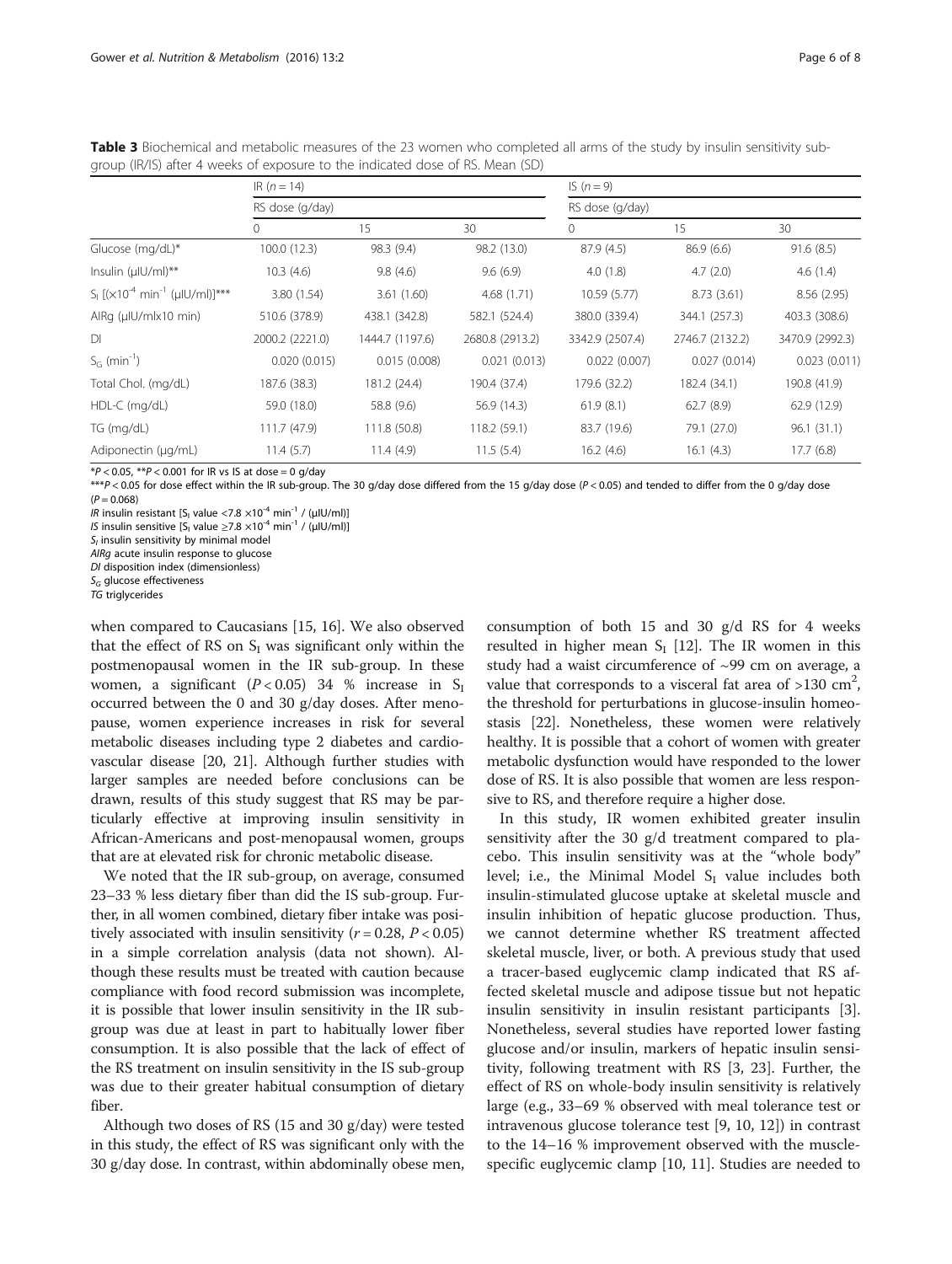<span id="page-6-0"></span>more extensively characterize the site of RS action, and determine whether the site of action differs with the metabolic phenotype of the participants.

Strengths of this study were the double-blind, randomized, placebo-controlled cross-over design; inclusion of African-American women, a group at disproportionate risk for type 2 diabetes; testing during only the follicular phase of the menstrual cycle; administration of two doses of RS; and administration of the RS as a snack food, which increases the translational potential of the results. The main limitation was that many of the women did not complete all three arms of the study. This was a demanding study, requiring women to commit to almost 6 months of involvement, with at least 12 weeks of product consumption, and three intravenous glucose tolerance tests. In addition, some women tired of consuming two servings of cookies each day; a greater variety of snack choices may have increased adherence. The small sample size made interpretation of sub-group analyses difficult; a larger sample size is needed to more closely examine the response of sub-groups based on insulin sensitivity status, menopausal status, and ethnicity/race.

#### Conclusions

In conclusion, among IR women, consumption of RS at a dose of 30 g/d in the form of a snack food item was associated with improved insulin sensitivity. RS may be an appropriate dietary ingredient to improve insulin sensitivity in women, particularly those at elevated risk for type 2 diabetes, such as African-American and postmenopausal women.

#### Competing interests

BG received a research grant from Ingredion Incorporated; RB and DS are consultants of Ingredion Incorporated; CP is an employee of Ingredion Incorporated.

#### Authors' contributions

BG and CP designed the study. BG was responsible for study oversight and manuscript preparation. BD was responsible for product preparation and distribution. FO provided medical oversight. DS performed statistical analysis. RB provided assistance with analysis and interpretation of minimal model data. HR, GF, and SKS provided day-to-day implementation of various aspects of the study protocol and testing. All authors read and approved the final manuscript.

#### Acknowledgements

The study was funded and supported by Ingredion Incorporated, P30DK56336 (Nutrition Obesity Research Center), P60DK079626 (Diabetes Research Center), UL1RR025777 (Clinical and Translational Science Award)

#### Author details

<sup>1</sup>Department of Nutrition Sciences, University of Alabama at Birmingham (UAB), 616A Webb Building, 1675 University Blvd, Birmingham, AL 35294, USA. <sup>2</sup>Cedars-Sinai Diabetes and Obesity Research Institute, Los Angeles, CA, USA. <sup>3</sup>New Bolton Center, School of Veterinary Medicine, University of Pennsylvania, Philadelphia, PA 19104, USA. <sup>4</sup>Clinical Research Unit, UAB, Birmingham, USA. <sup>5</sup>Department of Medicine, Division of Diabetes, Endocrinology, and Metabolism, UAB, Birmingham, USA. <sup>6</sup>Department of Human Studies, UAB, Birmingham, USA. <sup>7</sup>Department of Nutrition Sciences, UAB, Birmingham, USA. <sup>8</sup>Ingredion, Incorporated, Bridgewater, NJ, USA.

#### References

- 1. Robertson MD. Dietary-resistant starch and glucose metabolism. Curr Opin Clin Nutr Metab Care. 2012;15:362–7.
- 2. den Besten G, van Eunen K, Groen AK, Venema K, Reijngoud DJ, Bakker BM. The role of short-chain fatty acids in the interplay between diet, gut microbiota, and host energy metabolism. J Lipid Res. 2013;54:2325–40.
- 3. Robertson MD, Wright JW, Loizon E, Debard C, Vidal H, Shojaee-Moradie F, et al. Insulin-sensitizing effects on muscle and adipose tissue after dietary fiber intake in men and women with metabolic syndrome. J Clin Endocrinol Metab. 2012;97:3326–32.
- 4. Boden G, Lebed B, Schatz M, Homko C, Lemieux S. Effects of acute changes of plasma free fatty acids on intramyocellular fat content and insulin resistance in healthy subjects. Diabetes. 2001;50:1612–7.
- 5. Boden G, Cheung P, Stein TP, Kresge K, Mozzoli M. FFA cause hepatic insulin resistance by inhibiting insulin suppression of glycogenolysis. Am J Physiol Endocrinol Metab. 2002;283:E12–9.
- 6. Zhou J, Keenan MJ, Keller J, Fernandez-Kim SO, Pistell PJ, Tulley RT, et al. Tolerance, fermentation, and cytokine expression in healthy aged male C57BL/6 J mice fed resistant starch. Mol Nutr Food Res. 2012;56:515–8.
- 7. Qi L, van Dam RM, Liu S, Franz M, Mantzoros C, Hu FB. Whole-grain, bran, and cereal fiber intakes and markers of systemic inflammation in diabetic women. Diabetes Care. 2006;29:207–11.
- 8. Qi L, Rimm E, Liu S, Rifai N, Hu FB. Dietary glycemic index, glycemic load, cereal fiber, and plasma adiponectin concentration in diabetic men. Diabetes Care. 2005;28:1022–8.
- 9. Robertson MD, Currie JM, Morgan LM, Jewell DP, Frayn KN. Prior short-term consumption of resistant starch enhances postprandial insulin sensitivity in healthy subjects. Diabetologia. 2003;46:659–65.
- 10. Robertson MD, Bickerton AS, Dennis AL, Vidal H, Frayn KN. Insulin-sensitizing effects of dietary resistant starch and effects on skeletal muscle and adipose tissue metabolism. Am J Clin Nutr. 2005;82:559–67.
- 11. Johnston KL, Thomas EL, Bell JD, Frost GS, Robertson MD. Resistant starch improves insulin sensitivity in metabolic syndrome. Diabet Med. 2010;27:391–7.
- 12. Maki KC, Pelkman CL, Finocchiaro ET, Kelley KM, Lawless AL, Schild AL, et al. Resistant starch from high-amylose maize increases insulin sensitivity in overweight and obese men. J Nutr. 2012;142:717–23.
- 13. Nuutila P, Knuuti MJ, Maki M, Laine H, Ruotsalainen U, Teras M, et al. Gender and insulin sensitivity in the heart and in skeletal muscles. Studies using positron emission tomography. Diabetes. 1995;44:31–6.
- 14. Donahue RP, Prineas RJ, Donahue RD, Bean JA, Skyler JS. The female "insulin advantage" in a biracial cohort: results from the Miami Community Health Study. Int J Obes (Lond). 1996;20:76–82.
- 15. Chandler-Laney PC, Phadke RP, Granger WM, Munoz AJ, Dalla Man C, Cobelli C, et al. Adiposity and beta-cell function: relationships differ with ethnicity and age. Obesity. 2010;18:2086–92.
- 16. Chandler-Laney P, Phadke R, Granger WM, Fernandez JR, Munoz AJ, Dalla Man C, et al. Age-related changes in insulin sensitivity and beta-cell function among EA and AA women. Obesity. 2010;19:528–35.
- 17. Bergman RN, Phillips LS, Cobelli C. Physiologic evaluation of factors controlling glucose tolerance in man. Measurement of insulin sensitivity and beta-cell glucose sensitivity from the response to intravenous glucose. J Clin Invest. 1981;68:1456–67.
- 18. Yang YJ, Youn JH, Bergman RN. Modified protocols improve insulin sensitivity estimation using the minimal model. Am J Physiol Endocrinol Metab. 1987;253:E595–602.
- 19. Boston RC, Stefanovski D, Moate PJ, Sumner AE, Watanabe RM, Bergman RN. MINMOD millennium: a computer program to calculate glucose effectiveness and insulin sensitivity from the frequently sampled intravenous glucose tolerance test. Diabetes Technol Ther. 2003;5:1003–15.
- 20. Heianza Y, Arase Y, Kodama S, Hsieh SD, Tsuji H, Saito K, et al. Effect of postmenopausal status and age at menopause on type 2 diabetes and prediabetes in Japanese individuals: Toranomon Hospital Health Management Center Study 17 (TOPICS 17). Diabetes Care. 2013;36:4007–14.
- 21. Carr MC. The emergence of the metabolic syndrome with menopause. J Clin Endocrinol Metab. 2003;88:2404–11.